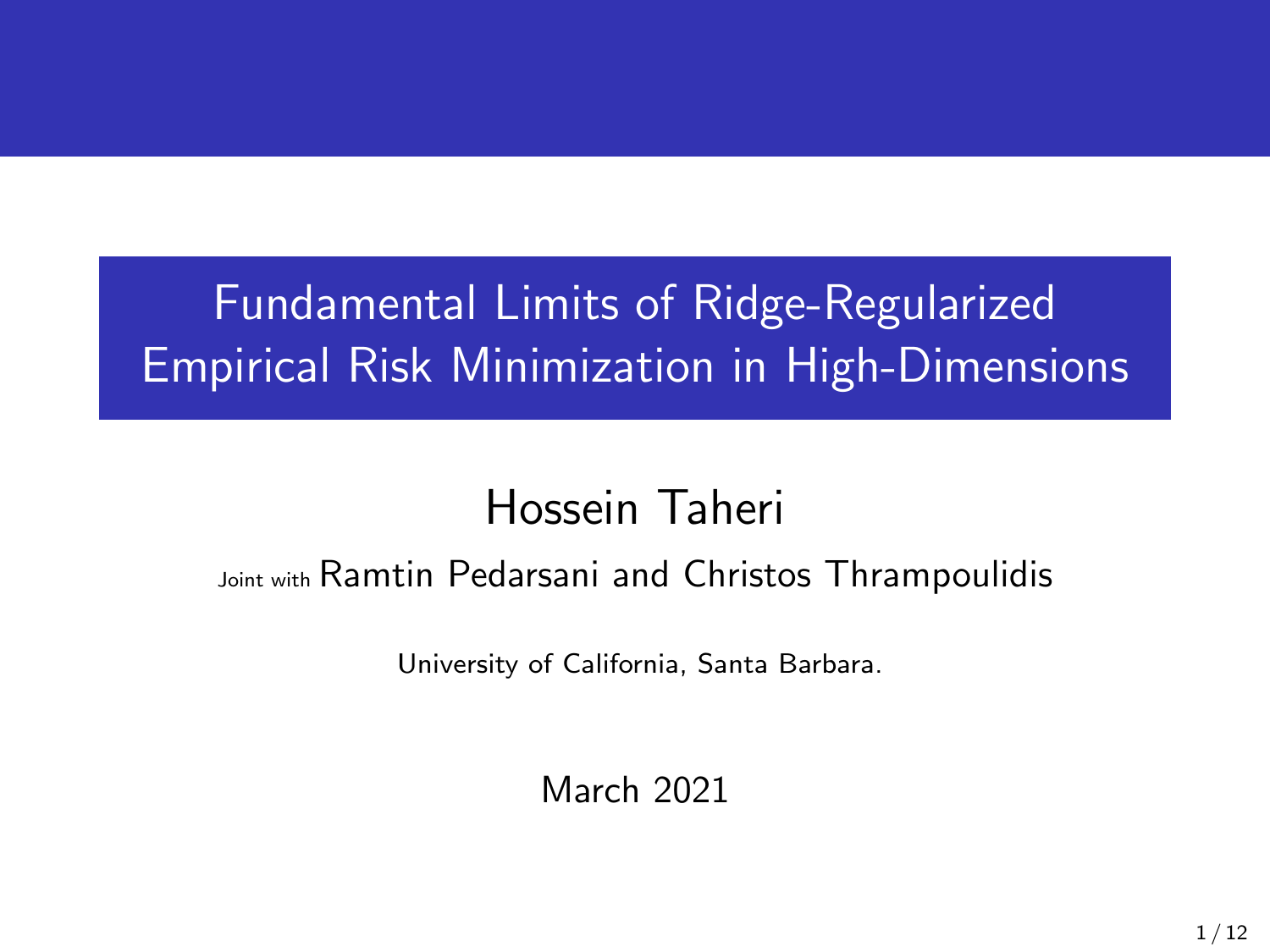Empirical Risk Minimization is a method widely used for inference from data:

$$
\widehat{\mathbf{x}}_{\mathcal{L},\lambda} = \arg \min_{\mathbf{x} \in \mathbb{R}^n} \frac{1}{m} \sum_{i=1}^m \mathcal{L} \left( y_i, \mathbf{a}_i^T \mathbf{x} \right) + \lambda \|\mathbf{x}\|_2^2.
$$

Despite being used in every-day applications, a theory for explaining their generalization properties and specifying optimal choices of loss function and regularization is lacking; especially in modern high-dimensional models.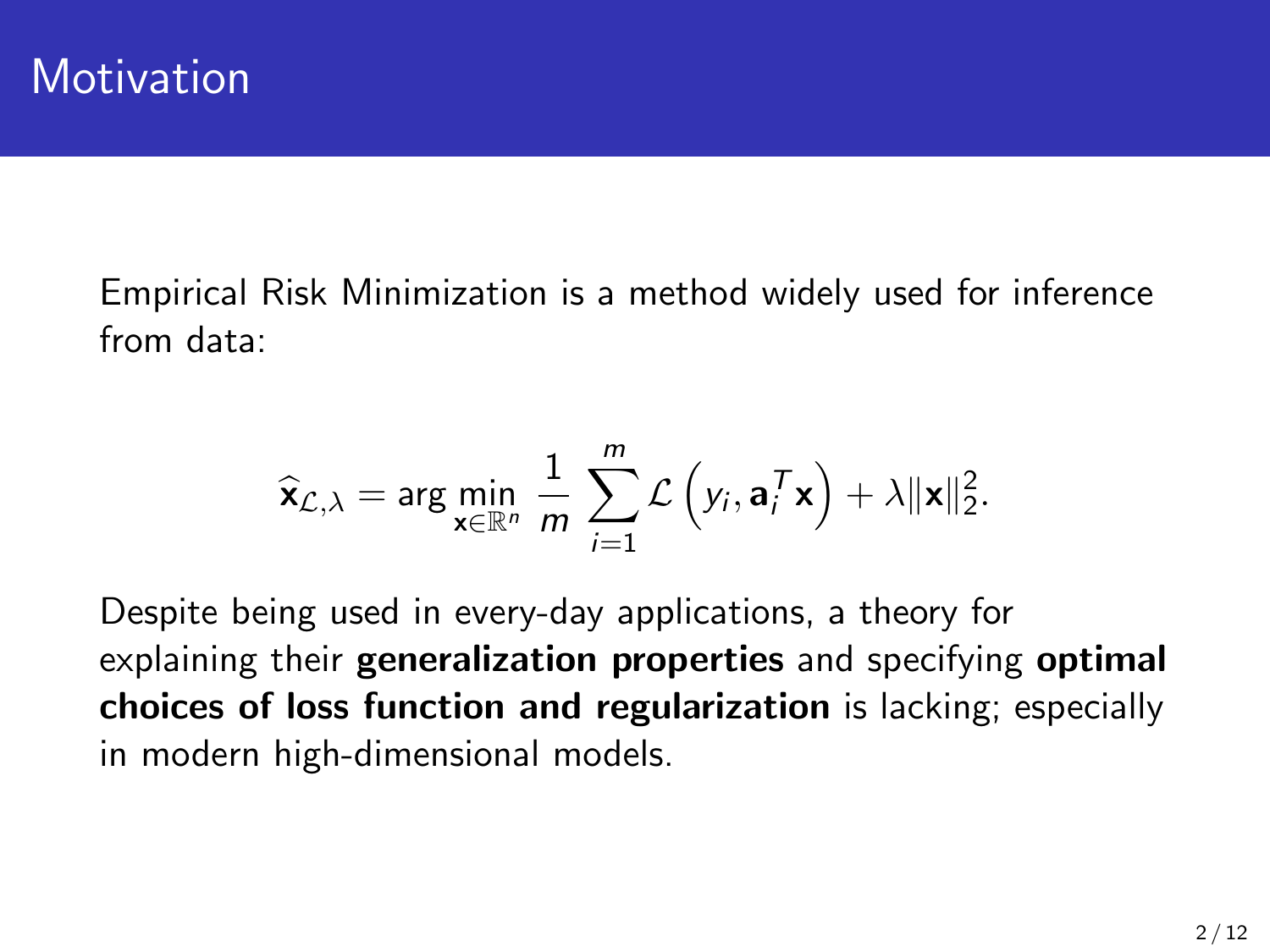Feature Vectors :  $a_i \in \mathbb{R}^n$ , labels  $y_i \in \mathbb{R}$ ,  $1 \le i \le m$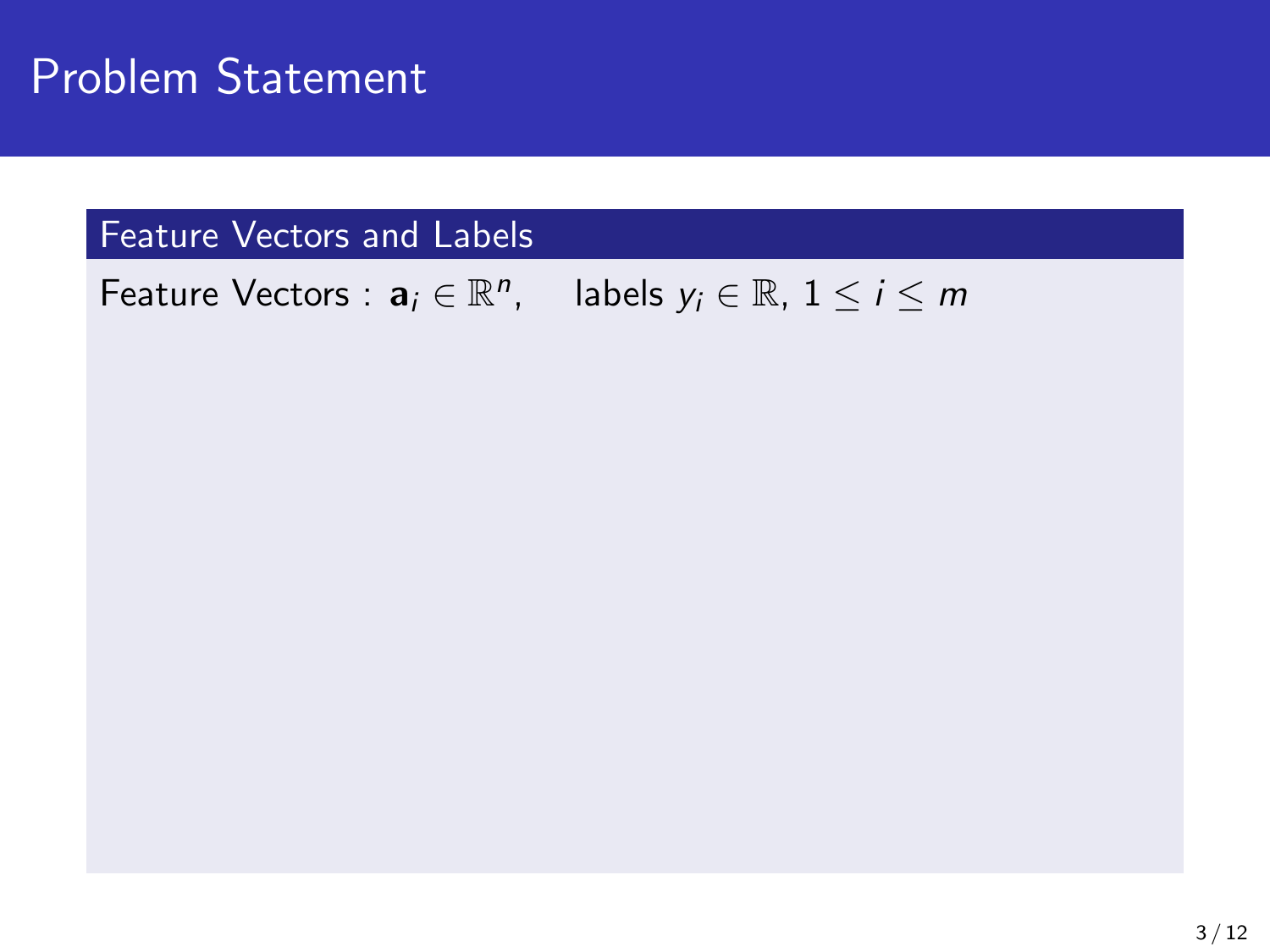Feature Vectors :  $a_i \in \mathbb{R}^n$ , labels  $y_i \in \mathbb{R}$ ,  $1 \le i \le m$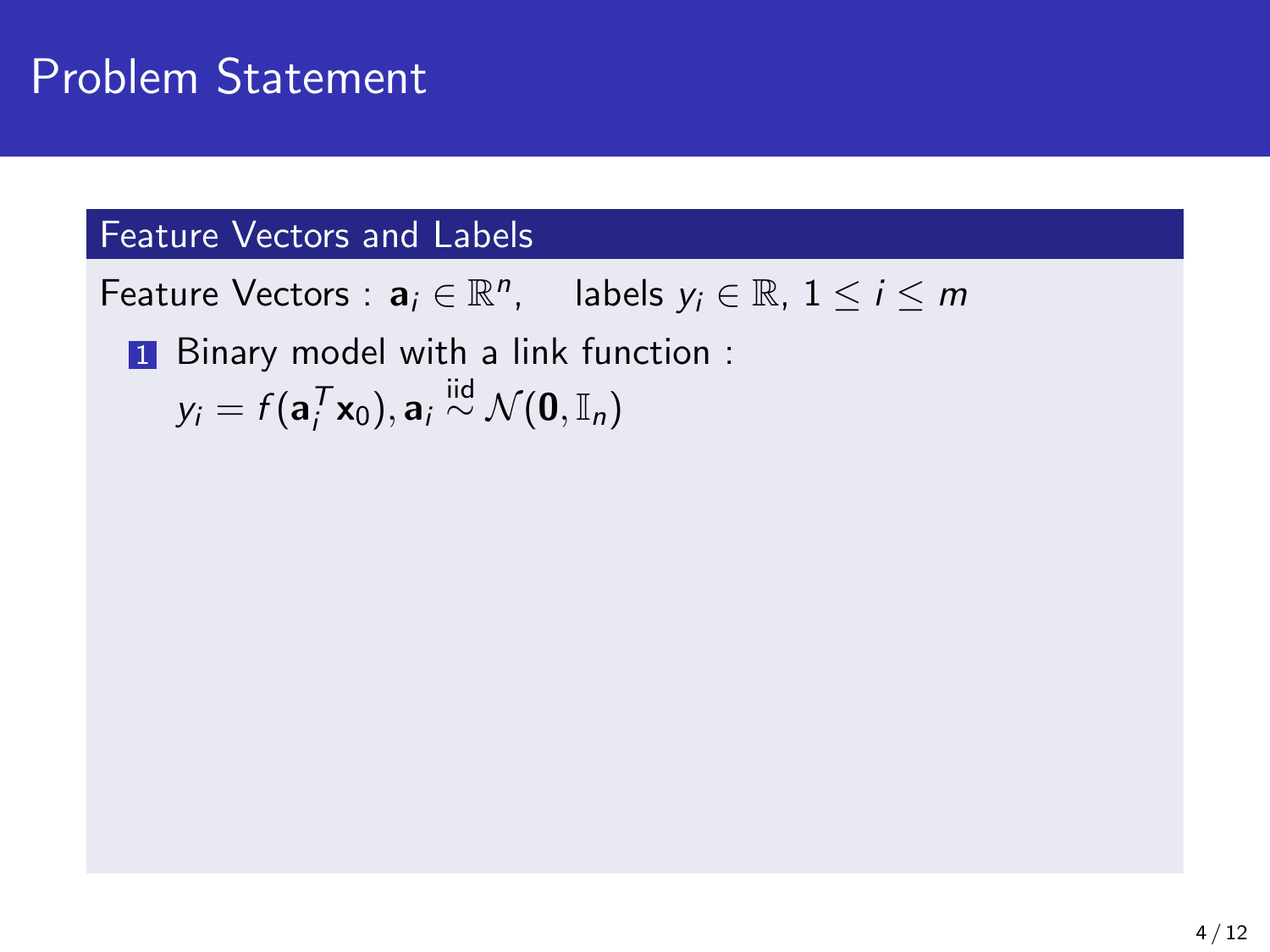Feature Vectors :  $a_i \in \mathbb{R}^n$ , labels  $y_i \in \mathbb{R}$ ,  $1 \le i \le m$ 

Random function 
$$
f : \mathbb{R} \to \{\pm 1\}
$$
  
\n■ **Noisy signed**:  $f(t) = \begin{cases} sign(t) & ,w.p. & 1 - \varepsilon, \\ -sign(t) & ,w.p. & \varepsilon. \end{cases} \in [0, 1/2]$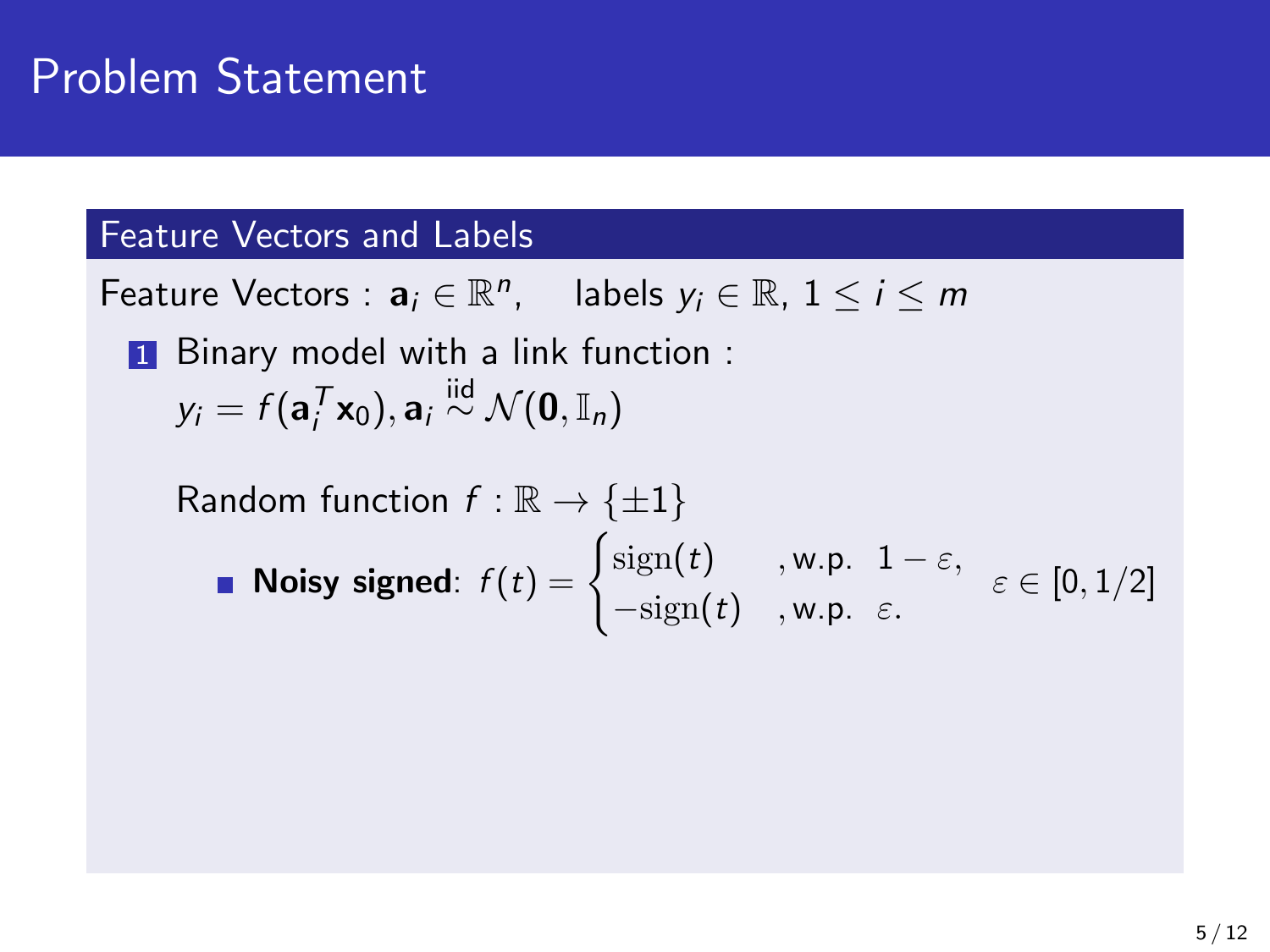Feature Vectors :  $a_i \in \mathbb{R}^n$ , labels  $y_i \in \mathbb{R}$ ,  $1 \le i \le m$ 

Random function 
$$
f: \mathbb{R} \to \{\pm 1\}
$$

\n**Noisy signed:**  $f(t) = \begin{cases} \text{sign}(t) & \text{w.p. } 1 - \varepsilon, \\ -\text{sign}(t) & \text{w.p. } \varepsilon. \end{cases} \varepsilon \in [0, 1/2]$ 

\n**Logistic:**  $f(t) = \begin{cases} +1 & \text{w.p. } \frac{1}{1+e^{-t}}, \\ -1 & \text{w.p. } 1 - \frac{1}{1+e^{-t}}. \end{cases}$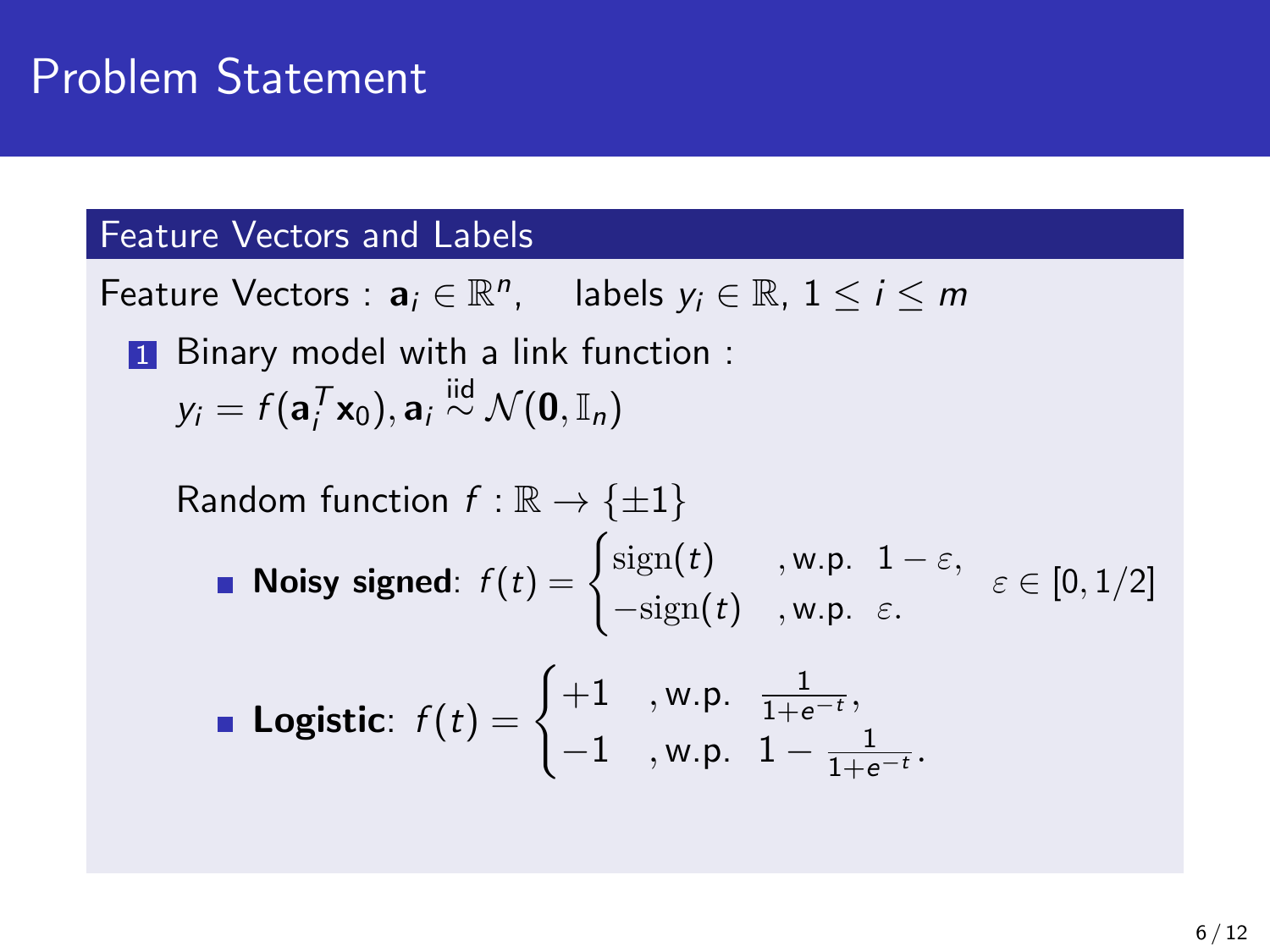Feature Vectors :  $a_i \in \mathbb{R}^n$ , labels  $y_i \in \mathbb{R}$ ,  $1 \le i \le m$ 

Random function 
$$
f: \mathbb{R} \to \{\pm 1\}
$$

\nNoisy signed:  $f(t) = \begin{cases} \text{sign}(t) & \text{, w.p. } 1 - \varepsilon, \\ -\text{sign}(t) & \text{, w.p. } \varepsilon. \end{cases} \in [0, 1/2]$ 

\nLogistic:  $f(t) = \begin{cases} +1 & \text{, w.p. } \frac{1}{1 + e^{-t}}, \\ -1 & \text{, w.p. } 1 - \frac{1}{1 + e^{-t}}. \end{cases}$ 

\nLinear Models:  $y_i = \mathbf{a}_i^T \mathbf{x}_0 + z_i$ , where  $z_i \stackrel{\text{iid}}{\sim} P_Z$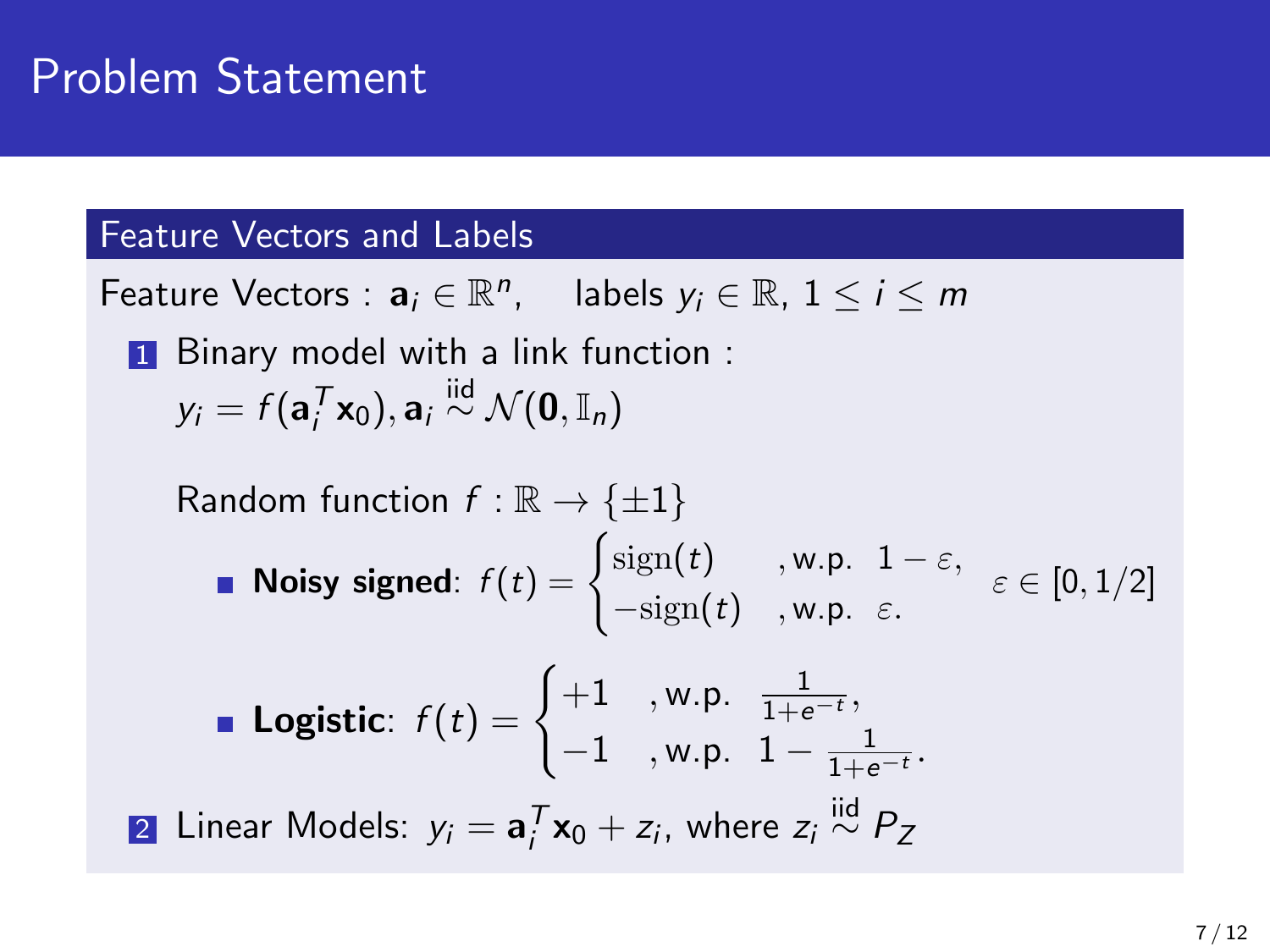#### **Linear Models**

$$
\widehat{\mathbf{x}}_{\mathcal{L},\lambda} = \arg \min_{\mathbf{x} \in \mathbb{R}^n} \frac{1}{m} \sum_{i=1}^m \mathcal{L} \left( y_i - \mathbf{a}_i^T \mathbf{x} \right) + \lambda \|\mathbf{x}\|_2^2.
$$

Performance Measure:  $\alpha_{\mathcal{L},\lambda} := \|\hat{\mathbf{x}}_{\mathcal{L},\lambda} - \mathbf{x}_0\|_2$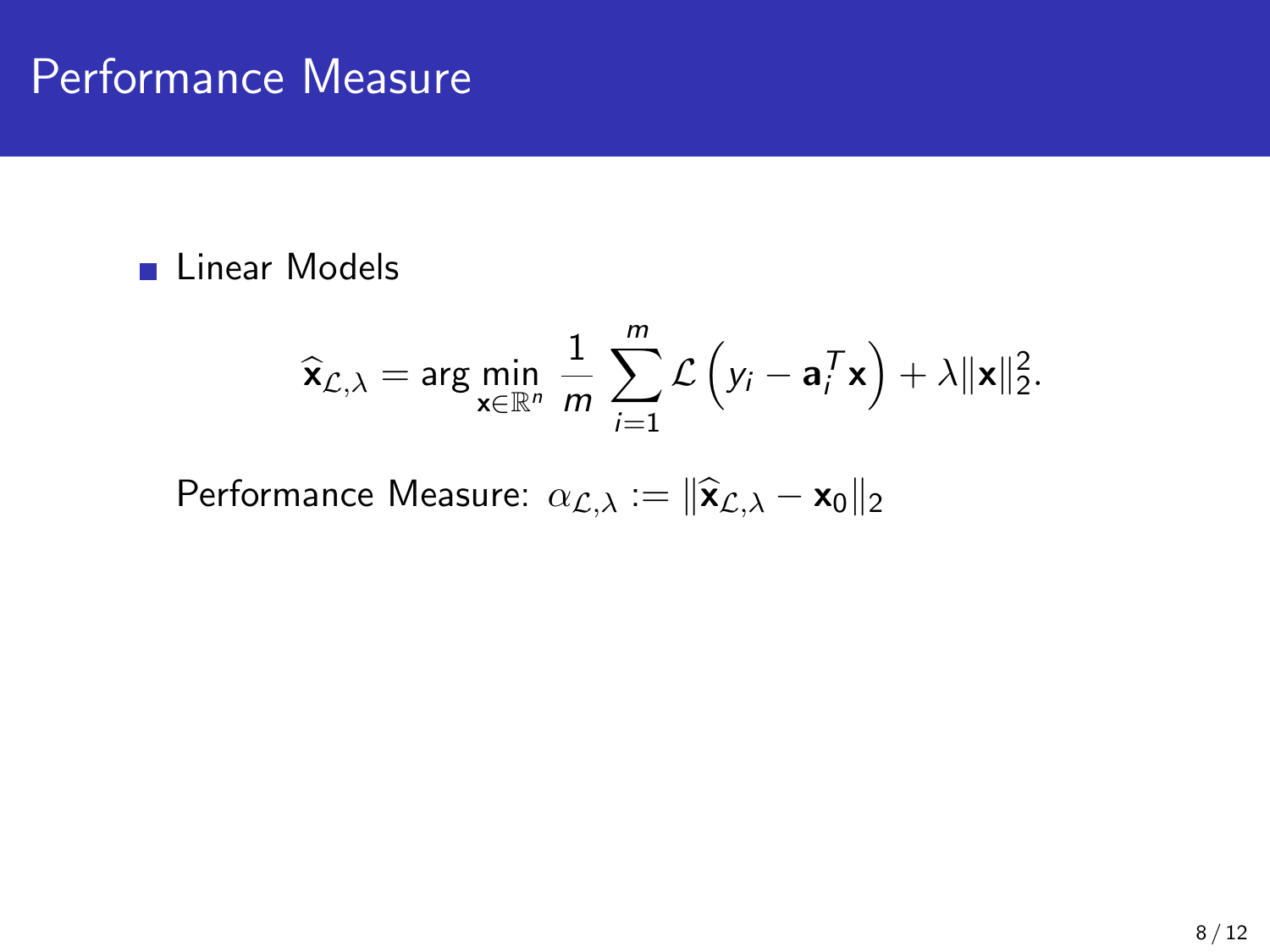#### **Linear Models**

$$
\widehat{\mathbf{x}}_{\mathcal{L},\lambda} = \arg \min_{\mathbf{x} \in \mathbb{R}^n} \frac{1}{m} \sum_{i=1}^m \mathcal{L} \left( y_i - \mathbf{a}_i^T \mathbf{x} \right) + \lambda \|\mathbf{x}\|_2^2.
$$

Performance Measure:  $\alpha_{\mathcal{L},\lambda} := \|\hat{\mathbf{x}}_{\mathcal{L},\lambda} - \mathbf{x}_0\|_2$ 

**Binary Linear Models** 

$$
\widehat{\mathbf{x}}_{\mathcal{L},\lambda} = \arg\min_{\mathbf{x}\in\mathbb{R}^n} \frac{1}{m} \sum_{i=1}^m \mathcal{L}\left(1 - y_i \mathbf{a}_i^T \mathbf{x}\right) + \lambda \|\mathbf{x}\|_2^2.
$$

Performance Measure:  $\mathcal{E}_{\mathcal{L},\lambda}:=\mathbb{P}_{\mathbf{a},y}\left(y\neq \mathrm{sign}\left(\mathbf{a}^T\widehat{\mathbf{x}}_{\mathcal{L},\lambda}\right)\right)$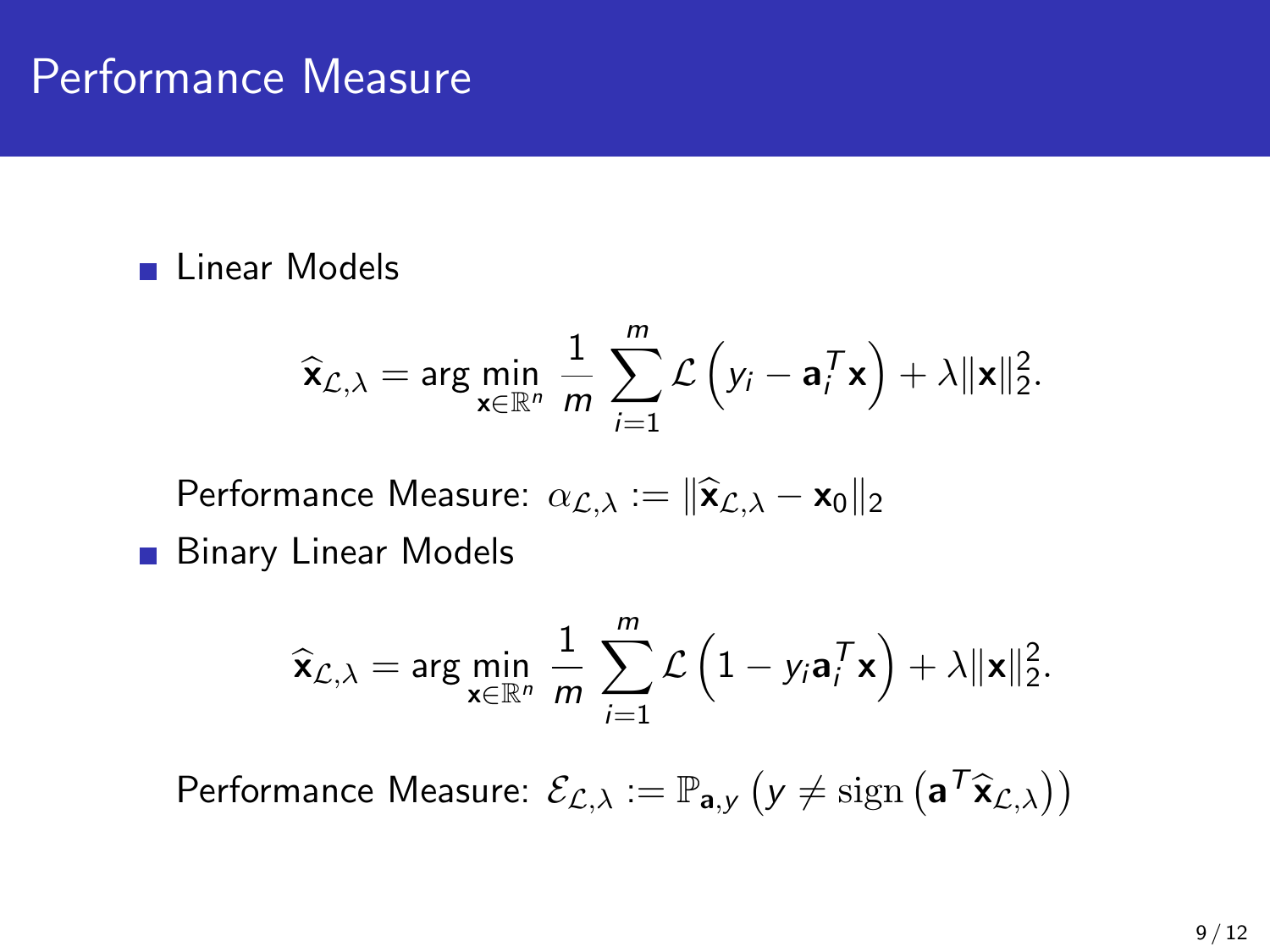For a r.v. H, we define the Fisher information of H as  $\mathcal{I}(H) := \mathbb{E}[ \left( p'(H)/p(H) \right)^2 ]$ 

Main Theorem(Binary Models)

For  $\,G, S \stackrel{\text{iid}}{\sim} \mathcal{N}(0,1)$  define the random variable  $\,\mathcal{W}_{\!s}:=s\,G + S\,f(S)\,$ parameterized by  $s \in \mathbb{R}$ . Fix any  $\delta := m/n > 0$  and define  $\sigma_{\star}$  as

$$
\min_{0 \le x < 1/\delta} \left[ s > 0 : \frac{1 - s^2 (1 - s^2 \mathcal{I}(W_s))}{\delta s^2 (s^2 \mathcal{I}(W_s) + \mathcal{I}(W_s) - 1)} - 2x + x^2 \delta \left( 1 + \frac{1}{s^2} \right) = 1 \right].
$$

Then, for any convex loss function and  $\lambda > 0$ , it holds that  $\sigma_{\star} \leq \sigma_{\mathcal{L},\lambda}$  and in particular

$$
\mathcal{E}_\star := \mathbb{P}(\sigma_\star \mathsf{G} + \mathsf{S} \mathsf{f}(\mathsf{S}) < 0) \leq \mathcal{E}_{\mathcal{L},\lambda}
$$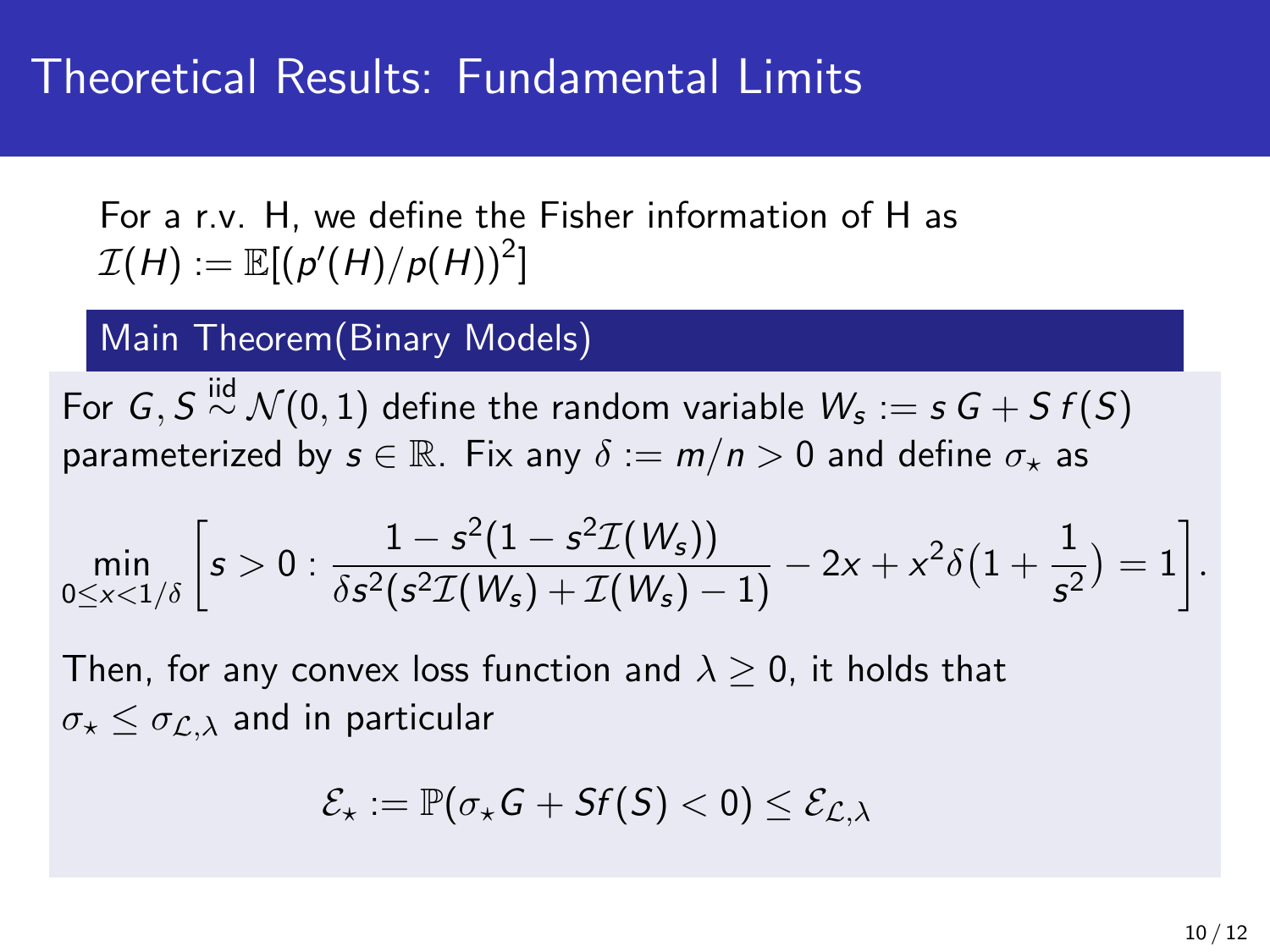For given  $\delta > 0$  and binary link function f, let  $\sigma_{\star} > 0, x_{\star} \in [0, 1/\delta)$ be the optimal solution in the minimization in the theorem. Denote  $\lambda_{\star} = x_{\star}$  and define  $W_{\star} := \sigma_{\star}G + Sf(S)$ . Consider the loss function

$$
\mathcal{L}_{\star}(x) := -\mathcal{M}_{\frac{\lambda_{\star}\delta - 1}{\delta(\eta - \mathcal{I}(W_{\star}))}(\eta Q + \log P_{W_{\star}})}(x, 1),
$$

where 
$$
\eta := 1 - \mathcal{I}(W_{\star}) \cdot (\sigma_{\star}^2 - \sigma_{\star}^2 \lambda_{\star} \delta - \lambda_{\star} \delta) - \lambda_{\star} \delta
$$
 and  $Q(w) := w^2/2$ .

Then  $\mathcal{L}_{\star}$  and  $\lambda_{\star}$  are the optimal pair of loss function and ridge-regularization parameter.